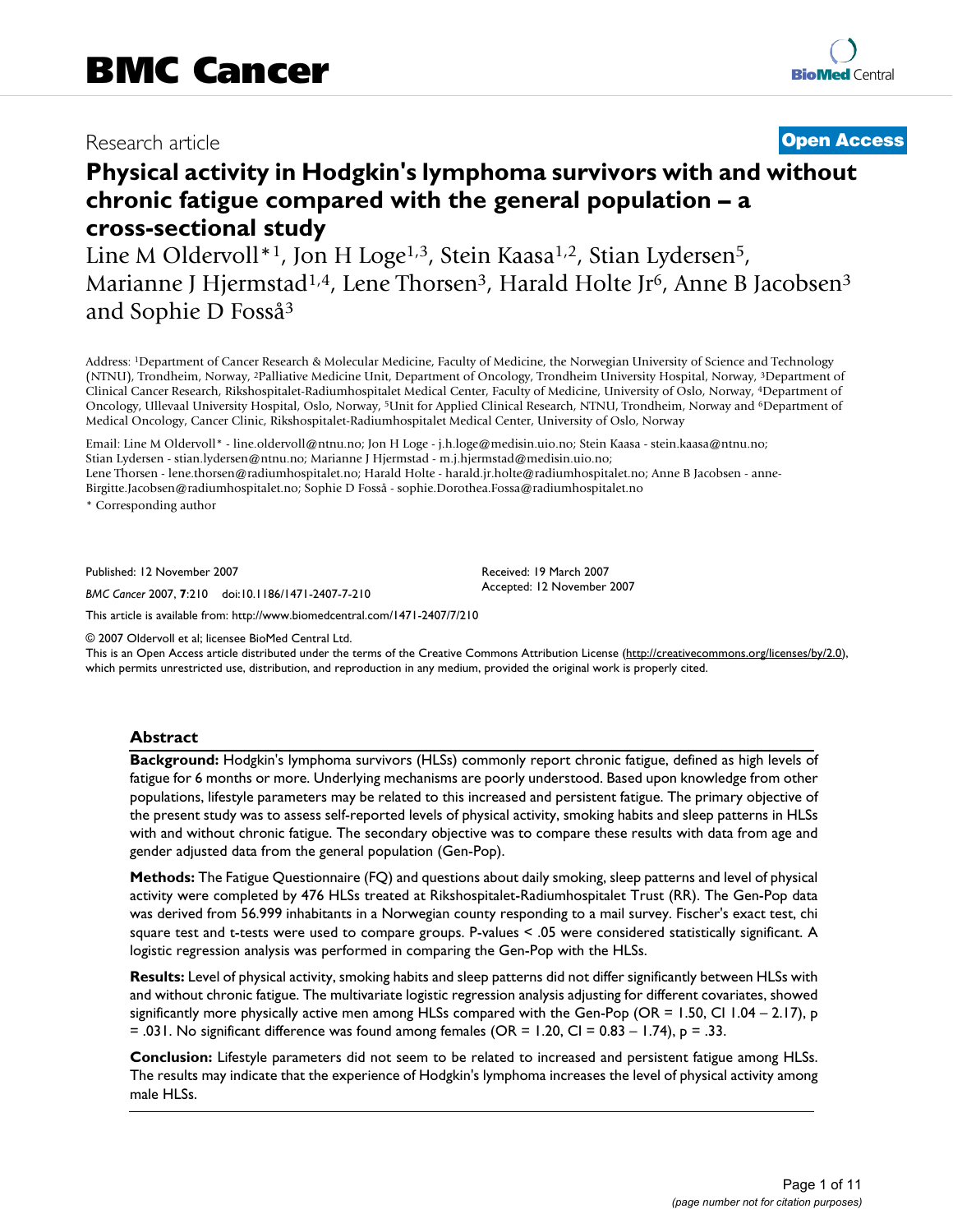# **Background**

Hodgkin's lymphoma (HL) is a disease mainly affecting young adults and with a good prognosis for survival since more than 80% of HL patients can expect to live free of disease five years after diagnosis [1]. Thus, HL generates a population of survivors with long life expectancies. Hodgkin's lymphoma survivors like other cancer survivors are at increased risk of late effects such as secondary malignancies, cardiac diseases, pulmonary and psychosocial problems [2-4]. In general, the health related quality of life of survivors are slightly reduced [5,6].

Fatigue in Hodgkin's lymphoma survivors (HLSs) has gained special attendance since it was first described in 1987 [7]. The experience of chronic fatigue (CF), defined as elevated levels of fatigue for more than 6 months, is significantly higher in HLSs than in the general population [8,9]. Studies comparing HLSs to testicular cancer survivors (TCSs) and to the general population have demonstrated that the prevalence of chronic fatigue is higher among HLSs (25–26%) than among TCSs (16%) and the general population (10–11%) [8-12]. However, there is limited knowledge about the underlying mechanisms of persistent fatigue in disease-free cancer patients after successful curative treatment. HLSs with pulmonary dysfunction report more fatigue than HLSs with normal pulmonary function [6]. HLSs with chronic fatigue also report decreased subjective physical functioning compared to non-fatigued survivors, and HLSs in general report decreased levels of physical functioning compared to the general population [5,8].

Acute fatigue most probably starts with a biological process that has ensued from the disease and/or its treatment. Most patients interpret fatigue as a signal to limit their activity and to rest. This may be effective in relation to acute fatigue in order to regulate the balance between rest and activity, resulting in restoration when needed. However, the experience of fatigue may provoke psychological and biological reactions that maintain or exacerbate fatigue in a vicious circle. Chronic fatigue, somatic sequelae and psychological distress separately or in combination may lead to decreased levels of physical activity. Theoretically, chronic fatigue may therefore lead to low level of physical activity in HLSs and subsequently intensify the experience of fatigue. To our knowledge, no investigators have evaluated this topic in detail in a large sample of HLSs.

Physical exercise has shown promising effects in terms of reducing the level of fatigue in patients with a diagnosis of chronic fatigue syndrome (CFS), in cancer patients suffering from fatigue during and immediately after active treatment, and in a small pilot study among nine HLSs suffering from chronic fatigue [13-17].

Generally, physically active individuals seem to have a healthier lifestyle than physically inactive individuals. They report lower alcohol consumption, less smoking, better sleep and presumably tackle stress better than inactive people [18]. Cancer survivors are at greater risk of comorbid chronic conditions and death from non-cancer causes, and it is therefore reason to assume that a healthy lifestyle in terms of regular exercise and sleep patterns, smoking cessation and maintaining a healthy diet is particularly important in cancer survivors [19]. Physical activity habits among cancer survivors compared to noncancer controls have been evaluated in a number of studies showing mixed results [20]. In one study, long-term survivors of testicular cancer reported to be more physically active than men in the general population [21]. Compared to a non-cancer comparison group, there were no evidence of differences between cancer survivors with various diagnosis and controls regarding levels physical activity and vegetable and fruit consumption [22]. However, the cancer survivors were significantly more likely to smoke, but neither groups met the American Society recommendations for smoking, eating fruits and vegetables, engaging in regular physical activity or maintaining a normal weight [22]. Blanchard et al. reported that compared to non-cancer controls, breast cancer survivors engage in as much physical activity as controls, but the groups differ in types of physical activity [23]. However, no study has explored the level of physical activity in HLSs. Because of the high prevalence of chronic fatigue and the late effects in HLSs, it is of special relevance to compare them to the general population with reference to morbidity and mortality.

In the present cross-sectional study we therefore addressed the question of whether lifestyle parameters such as physical activity, smoking and sleep patterns may be associated with chronic fatigue among HLSs. The main aim was to compare the level of physical activity (LPA) in HLSs suffering from chronic fatigue with the LPA in nonfatigued HLSs. We also explored smoking habits and sleep patterns in the same populations. The secondary aim was to compare lifestyle parameters in survivors with and without chronic fatigue to men and women in the same age range from the general population. Finally, we identified parameters that influenced physical activity. The hypothesis was that the experience of chronic fatigued among HLSs reduces the level of physical activity.

# **Methods**

# *Study samples*

Data from a study among HLSs treated at the Radiumhospitalet-Rikshospitalet Trust (RR) were compared to data from a large population survey conducted in the county of North-Trøndelag in Norway (Gen-Pop), serving as general population controls [24]. In both studies, individuals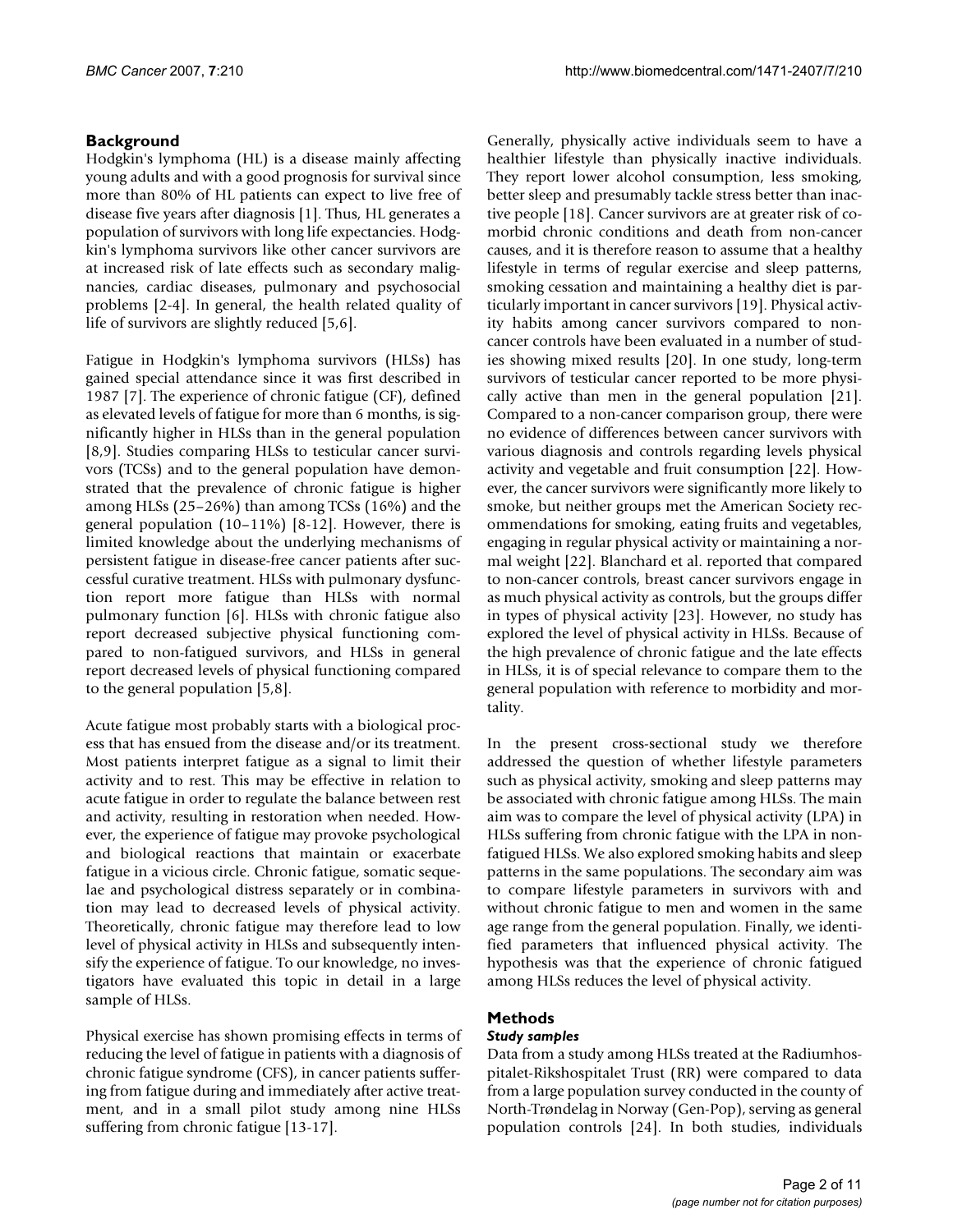were contacted by mail, received self-report questionnaires and one written reminder if they did not respond after the first mailing.

#### *Hodgkin's lymphoma survivors (HLSs)*

The present study was launched in 2002 with the overall aim to assess the level and prevalence of fatigue [8], quality of life [25] and lifestyle in HLSs treated at RR in the period 1971–1997. Beginning in 1971, all patients with Hodgkin's lymphoma treated at the RR were registered in a Hodgkin's registry. Survivors in the present study were identified from this database.

Before 1980, the majority (92%) of Norwegian cancer patients in the age group between 15 and 39 years of age who were diagnosed with Hodgkin's lymphoma received treatment at the RR. The corresponding percentages in the age groups 40–59 years and above were 80% and 53% respectively [26]. After 1980, the treatment of Hodgkin's lymphoma gradually became more decentralised, although the RR still serves as the referral hospital for a health region that includes about 50% of the total population of Norway. The eligibility criteria for the present study included patients diagnosed for Hodgkin's lymphoma in the period 1971–1997, 15 years or older at the time of diagnosis and aged 20–74 years in 2002. All patients should be in complete remission, without signs of secondary cancers, and should not have received any treatment for Hodgkin's lymphoma during the last three years prior to assessment.

### *General Population (Gen-Pop)*

From 1995 to 1997, all inhabitants in the county of North-Trøndelag in Norway aged 18 years and above were invited to participate in a large cross-sectional study of physical and psychosocial health. Individuals were asked to complete a questionnaire packet and to undergo a physical examination. The participation rate was 71%. The eligibility criteria for this study allowed for the inclusion of men and women who were between 20 and 74 years old when answering the questionnaire.

### *Measures*

The HLSs and the Gen-Pop received different self-report questionnaires. However, the variables included in the present analyses were identical in both cohorts. The questions are the same as those asked of participants in the North-Trøndelag health study (the HUNT study) in Norway and can be found in an article by Holmen et al. [24]. For the HLSs, the packet also included the Fatigue Questionnaire (FQ) for use in the present study [27]. Relevant clinical variables among the HLSs, such as date of diagnosis, stage, histology, treatment and current disease status (relapse or not) were retrieved from the Hodgkin's database at the RR.

### *Fatigue questionnaire (FQ)*

The FQ (11 items) is intended to measure fatigue severity and to detect cases in clinical and epidemiological studies [27]. The FQ asks about fatigue symptoms experienced during the last month compared with how the subject felt when she or he was last feeling well. Additionally, two items ask about the duration and the extent of fatigue. Seven items measure physical fatigue (PF) and four items measure mental fatigue (MF). All 11 items are designated total fatigue (TF). Each item has four response choices. Likert-scoring (0, 1, 2, 3) is used for the construction of PF, MF and TF, with higher scores implying more fatigue. A dichotomised score (0, 0, 1, 1) is used in the definition of chronic fatigue; a sum of dichotomised scores  $\geq 4$  and a duration of six months or longer is designated chronic fatigue.

The FQ was originally validated in primary care, and has demonstrated good face and discriminant validity and good and stable psychometric properties across populations [27,28]. A two-dimensional structure (mental and physical fatigue) is confirmed in a norm study, and the two subscales correlated moderately  $(r = .46)$  [27]. Discriminant validity was further supported by the differences in TF between the different health status [27]. No specific validation study has been performed in cancer patients. However, the FQ has been use in studies among both Hodgkin's lymphoma patients and in patients with prostate cancer receiving hormonal therapy [28,29]. The psychometric properties demonstrated in these studies correspond with reports from the validation study and from studies in non-cancer populations. By comparing the FQ with the fatigue question in the Revised Clinical Interview Schedule, a relative operating characteristics analysis suggested that a cut off point of 4 or higher on a dichotomized scale would be the optimum cut off for a case definition.

### *Level of physical activity*

The main study outcome was level of physical activity (LPA), and was assessed by one question, which described two sublevels of physical activity. The first described a low level of activity, such as walking, the other a high level of activity that leads to sweating and breathlessness. Forms with missing values for both responses were excluded from analyses. This question has recently been validated [30]. The question for hard LPA has acceptable repeatability and appears to be a valid measure for vigorous activity. The participants were divided into three groups, according to their level of physical activity (LPA) (see Figure 1) [21]:

**Group 1**. 'Inactive': no low-level activity or low-level activity < 1 h per week and no high-level activity.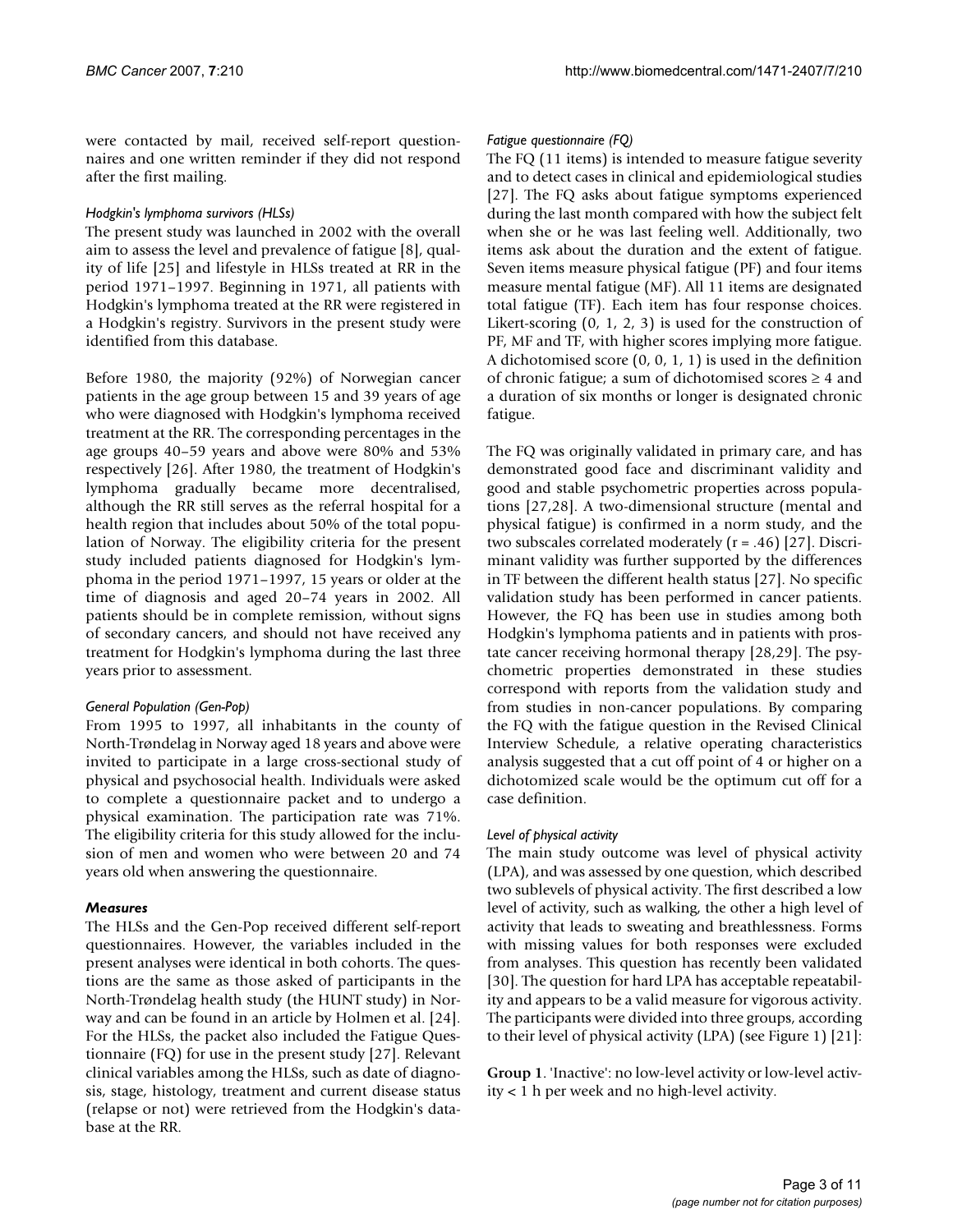

**Group 2.** 'Minimally active': low-level activity  $\geq 1$  h per week, and either no high-level activity or < 1 h per week.

**Group 3**. 'Highly active': independent of the level of lowlevel activity, high-level activity  $\geq 1$  h per week.

Groups 2 and 3 were combined into one representing the physically active group and compared with group 1 (inactive group) in the logistic regression analysis.

#### *Smoking and sleep patterns*

Two questions were used to survey sleep patterns: 1) 'during the last month, have you had trouble falling asleep?' and 2) 'during the last month, did you wake up early and were unable to get back to sleep?' The response categories were: 'never', 'sometimes', 'often' and 'almost every night'. In the final analysis, the answers were dichotomised to a yes/no variable with never/sometimes categorised into 'no' (not having sleeping problems) and often/almost every night categorised into 'yes' (having sleeping problems) [26].

One question was used to map smoking habits: 'Do you smoke cigarettes or cigars daily?' with the response alternatives being yes/no [26].

#### *Statistical analysis*

Comparisons between groups were performed by Fisher's exact test for nominal variables, chi square test for trend

(linear-by-linear test) for ordinal variables, and t-tests for scale variables. P-values < .05 criteria were considered as statistically significant.

A logistic regression analysis with physical activity (yes versus no) as the dependent variable was performed in the analysis comparing the Gen-Pop with the HLSs, adjusting for the covariates age, group (HLSs/Gen-Pop) and educational level. The odds ratios (OR) are presented as estimates and 95% Confidence Intervals (95% CI). All tests were two-sided. The analysis was performed in the entire population (men and women) and men and women separately. Possible interactions were checked, as well as linearity in age. Significant interactions (only including gender) were accounted for by using separate analyses for men and women. All analyses were performed using SPSS for Windows (PC version 12.0).

#### *Ethical considerations*

Data collection was conducted according to the guidelines of Helsinki Declaration. The Regional Committee for Medical Research Ethics, Health Region I, Norway, and the Institutional Review Board at the NRH approved the study. Appropriate informed consent was obtained from all respondents.

### **Results**

A total of 611 patients met the inclusion criteria. Ten patients were no longer registered with the Norwegian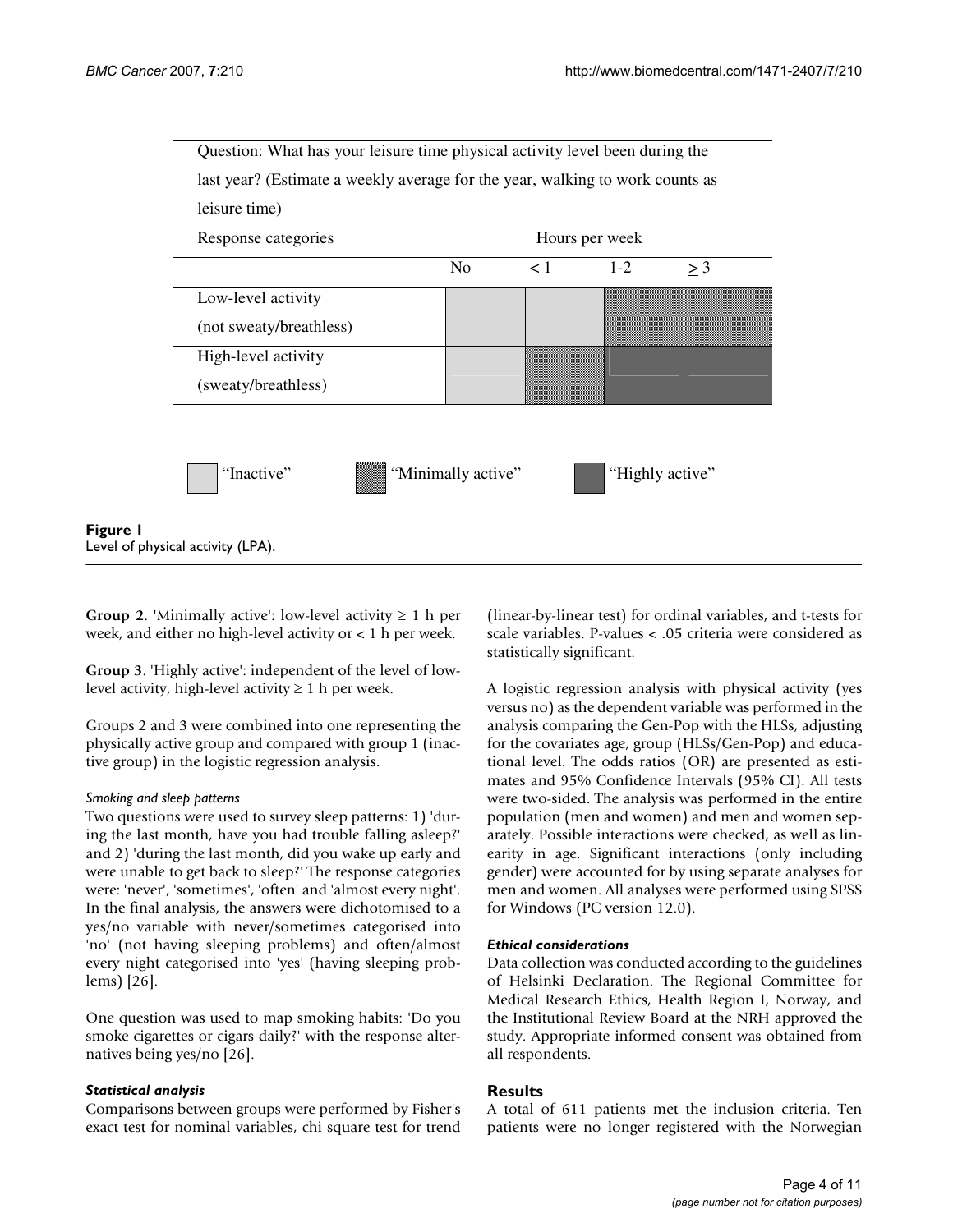Census Bureau and could not be contacted. Ten patients who had received the majority of their treatment in another health region and who had participated in another postal survey on psychosocial late effects prior to the present were not contacted. The remaining 591 eligible patients were contacted by mail. A total of 479 returned the questionnaire packet. However, three patients failed to fill in the FQ, and were excluded from analysis in this report. Thus, the response rate for the FQ was 81% (476/591). The respondents had a mean age of 46 years (range 21–73) and 56% were males (*N* = 267).

There were more males than females among the nonresponders (21% v 14.5%, respectively ( $p < .05$ ), whereas no significant differences were found with age, observation time, primary treatment, and relapse between responders and non-responders.

One hundred forty-three of the 476 HLSs reported CF (30%). The basic characteristics among fatigued and nonfatigued HLSs are presented in Table 1. No significant differences in basic characteristics between the fatigued and the non-fatigued groups were found, except for stage/substage and a trend towards a shorter interval time since diagnosis among the fatigued survivors (204 versus 189 months,  $p = .07$ 

Self-reported physical activity level, smoking habits and sleep problems did not differ significantly between HLSs with and without fatigue (presented in Table 2). The logistic regression analysis with physical activity (yes/no), smoke (yes/no) and sleep disturbance (yes/no) as dependent variables adjusting for age, gender and level of education yielded similar results, with no differences in self-reported physical activity levels between chronic fatigued and non-fatigued HDS groups (results not shown).

The fatigued and the non-fatigued HLSs were therefore combined into one group (HLSs) and compared with the Gen-Pop in the subsequent analyses (Table 3). There were no significant differences in age across samples; however, the proportion of men was significantly higher in the HLSs sample, 56% versus 44% (*p <*0.0001). Among the

|                            |                          | HLSs with chronic fatigue ( $N = 143$ ) HLSs without chronic fatigue ( $N = 333$ ) | p-value |
|----------------------------|--------------------------|------------------------------------------------------------------------------------|---------|
| Gender (N (%))             |                          |                                                                                    | .87     |
| Male                       | 81(56)                   | 186(57)                                                                            |         |
| Female                     | 62(44)                   | 147(43)                                                                            |         |
| Age at time of the study   |                          |                                                                                    | .37     |
| (years)(mean ± SD)         | 47(11.3)                 | 46 $(11.8)$                                                                        |         |
| Age at diagnosis           |                          |                                                                                    | .98     |
| (years)(mean ± SD)         | 30(10.6)                 | 30(10.6)                                                                           |         |
| <b>Observational time</b>  |                          |                                                                                    | .07     |
| (months) (mean $\pm$ SD)   | 204 (89.5)               | 189 (82.6)                                                                         |         |
| Marital status (N (%))     |                          |                                                                                    | .47     |
| Single                     | 21(14)                   | 38(11.)                                                                            |         |
| Married/cohabitant         | 105(73)                  | 250 (75)                                                                           |         |
| Divorced/separated         | 3(2)                     | 9(3)                                                                               |         |
| Widow/widower              | 14(10)                   | 35(11)                                                                             |         |
| Educational Level (N (%))  |                          |                                                                                    | .11     |
| $\leq 10$ years            | 29 (20)                  | 60(18)                                                                             |         |
| $\geq$ 11 years,           | 54 (38)                  | 151(46)                                                                            |         |
| University $<$ 4 years     | 21(15)                   | 67(21)                                                                             |         |
| University $\geq$ 4 years  | 38 (27)                  | 49 (15)                                                                            |         |
| Stage/substage N (%)       |                          |                                                                                    | .05     |
| <b>IA/IIA</b>              | 60(42)                   | 171(51)                                                                            |         |
| IB/IIB                     | 30(21)                   | 39(12)                                                                             |         |
| <b>IIIA/IVA</b>            | 23(16)                   | 58 (17)                                                                            |         |
| <b>IIIB/IVB</b>            | 29 (20)                  | 65 (20)                                                                            |         |
| Primary treatment (N (%))  |                          |                                                                                    | .18     |
| Chemotherapy               | 26(18)                   | 55 (16)                                                                            |         |
| Radiotherapy               | 39(27)                   | 108(32)                                                                            |         |
| Radiotherapy +Chemotherapy | 76 (53)                  | 168(51)                                                                            |         |
| Other treatment            | $\mathbf{I}(\mathbf{I})$ | $\mathbf{I}(\mathbf{I})$                                                           |         |
| Missing                    |                          | 3                                                                                  |         |
| Relapse N (%)              | 16(1)                    | 38(11)                                                                             | .81     |
| Non-CR                     | 11(8)                    | 23(7)                                                                              |         |

**Table 1: Basic characteristics of fatigued and non-fatigued HLSs**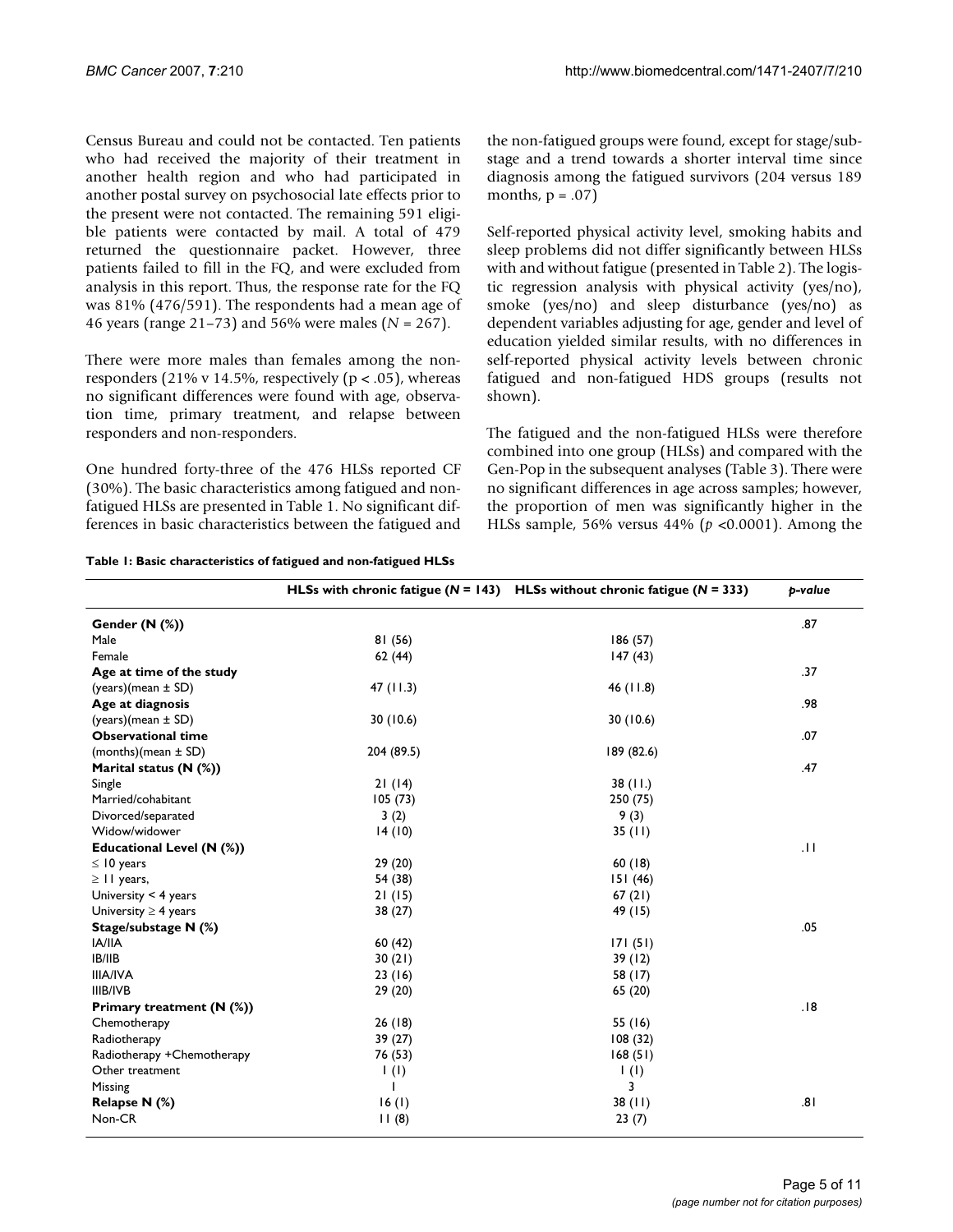|                                   | <b>HLSs with chronic fatigue</b><br>$(N = 143)$ (30%) | <b>HLSs without chronic fatigue</b><br>$(N = 333)$ (70%) | p-value |
|-----------------------------------|-------------------------------------------------------|----------------------------------------------------------|---------|
| Smoker N (%)                      | 39 (28)                                               | 77 (24)                                                  | .38     |
| Missing                           | ь                                                     | 17                                                       |         |
| Physical activity $(N$ (%))       |                                                       |                                                          | .52     |
| 'Inactive'                        | 22(15)                                                | 55 (17)                                                  |         |
| 'Minimally active'                | 48 (34)                                               | 120(36)                                                  |         |
| 'Highly active'                   | 73 (51)                                               | 158(47)                                                  |         |
| Problems to get to sleep $(N \%)$ |                                                       |                                                          | .49     |
| 'Never/sometimes'                 | 98 (70)                                               | 243 (73)                                                 |         |
| 'Often/almost every night'        | 42 (30)                                               | 88 (27)                                                  |         |
| Missing                           |                                                       |                                                          |         |
| Early wakening $(N(\%))$          |                                                       |                                                          | .49     |
| 'Never/sometimes'                 | 98 (70)                                               | 244 (74)                                                 |         |
| 'Often/almost every night'        | 42 (30)                                               | 87(26)                                                   |         |
| Missing                           | 3                                                     |                                                          |         |

**Table 2: Comparison between HLSs with chronic fatigue and HLSs without chronic fatigue in self-reported physical activity, smoking habits and sleep patterns**

HLSs, significantly more individuals had higher education, 37% versus 21% respectively ( $p < 0.0001$ ). A significantly lower proportion of smokers was found in the HLSs compared to the Gen-Pop,  $25%$  versus  $31%$ , (p = 0.005). Furthermore, the HLSs reported to be more physically activey than the Gen-Pop, with 48% and 25% respectively being highly active,  $(p < 0.0001)$  (see Figure 2). In contrast, however, the HLSs reported significantly more problems than the Gen-Pop with falling asleep and waking up early ( $p < .0001$ ).

A multivariate logistic regression analysis with physical activity (yes/no) as the dependent variable and sample (Gen-Pop/HLSs), age, education, smoking (yes/no) and early wakening (yes/no) as covariates was performed. Because of interaction, separate analyses were done for men and women. Being a male HLSs increased the chance of being physically active by 50% compared to males in the Gen-Pop, (OR = 1.50, CI 1.04 – 2.17), p = .031 (Table 4), while no significant difference was found among the females (OR = 1.20, CI =  $0.83 - 1.74$ ), p = .33, (Table 5). For both genders, physical activity (yes/no) increased with higher level of education, decreased with increasing age, and was lower among smokers than non-smokers. Finally physically active persons reported less sleep disturbances than inactive individuals.

A multivariate logistic regression analysis with physical activity (yes/no) as the dependent variable and sample (Gen-Pop/HLSs), age, education, smoking (yes/no) and early wakening (yes/no) as covariates was performed using a different cut-off point between active and inactive. Groups 1 and 2 were combined into one representing the physically inactive group and compared with group 3 (active group) in the logistic regression analysis yielded

same results among the males. Being male HLSs increased the chance of being active compared to males in the Gen-Pop,  $(OR = 2.2, CI 1.7 - 2.9)$ ,  $p \le 0.001$ . However, using this cut-off point, also the female HLSs increased the chance of being active compared to females in the Gen-Pop (OR = 2.6, CI 1.9 – 3.6),  $p \le 0.001$  (results not presented in tables).

### **Discussion**

In this cross-sectional study, the level of self-reported physical activity and other self-reported life-style variables (i.e. smoking and sleep patterns) did not differ between chronic fatigued and non-fatigued HLSs. Furthermore, more male HLSs were physically active than in the general population, but no such difference was found among the females. Among both genders, those individuals who reported being physically active had a significantly higher level of education, were significantly younger, and were less likely to report smoking or having sleep problems.

The major strengths of this study are the comparison with the general population, the use of the same questionnaire to assess the level of physical activity, smoking and sleep in the two populations as well as the large sample sizes in both cohorts. The response rate was good and it is not likely that the non-responders have biased our results. The sample from the general population is representative because it includes all subjects in the North-Trøndelag county with same age range as the HLSs.

Self-report questionnaires are often applied to evaluate LPA in population based studies. However, all types of self-reporting tools are vulnerable to bias and self-report of physical activity habits is problematic in terms of validity. There is currently no standardised method for assess-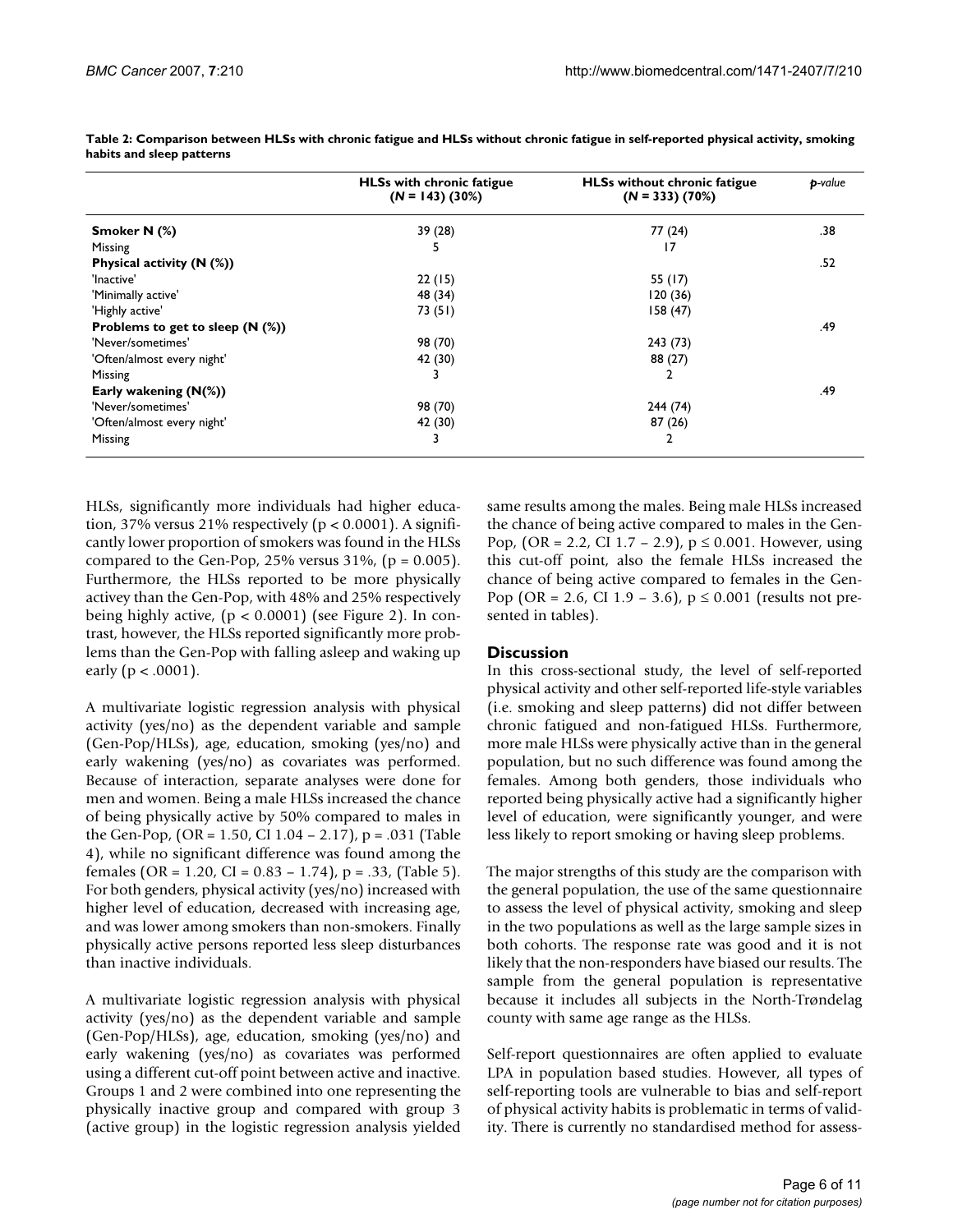

Comparisons between Hodgkin's lymphoma survivors (HLSs) and Gen-Pop in self-reported physical activity divided into three levels (inactive, minimally active and highly active).

ment of physical activity, and there is also no "gold standard" against which other methods can be validated. We regard self-report with two final response categories as sufficient for the purposes of this study. One recently published study showed that the use of different numerical response scales had a significant impact on the estimated percentage of regular exercisers [31]. Earlier studies have recommended a division of the level of physical activity into two main groups reflecting 'physically active' and 'physically inactive' individuals respectively. We therefore divided the level of physical activity into two main groups reflecting 'physically active' and 'inactive' individuals because this has been recommended by others [32]. Reliability and validity studies on self reported physical activity have shown that grouping physical activity into two categories (high intensity versus less than high intensity) resulted in a higher reliability and validity than setting the cut-off point between low and no activity [33].

However, we cannot exclude the possibility that people who have been seriously ill are especially aware of their health status and therefore report being more physically active than those without a history of cancer. Although there is a risk of misclassification of level of physical activity, its impact is estimated to be limited.

Our finding that fatigued and non-fatigued HLSs reported the same levels of physical activity was surprising. Exercise training is one of the few interventions suggested to prevent or alleviate fatigue among cancer patients and survivors, but so far the research supporting this suggestion and the mechanisms behind it are still limited [17,34-39]. In line with our findings that the physical activity level was equal in fatigued and non-fatigued survivors, no significant difference in peak exercise capacity  $(VO, peak)$ was found between the fatigued and the non-fatigued HLSs in a previous pilot study [17]. However, the number of patients in this pilot study was small and a possible type II error cannot be ruled out.

Self-reported physical activity may give an indication of how much physical exercise/activity individuals under-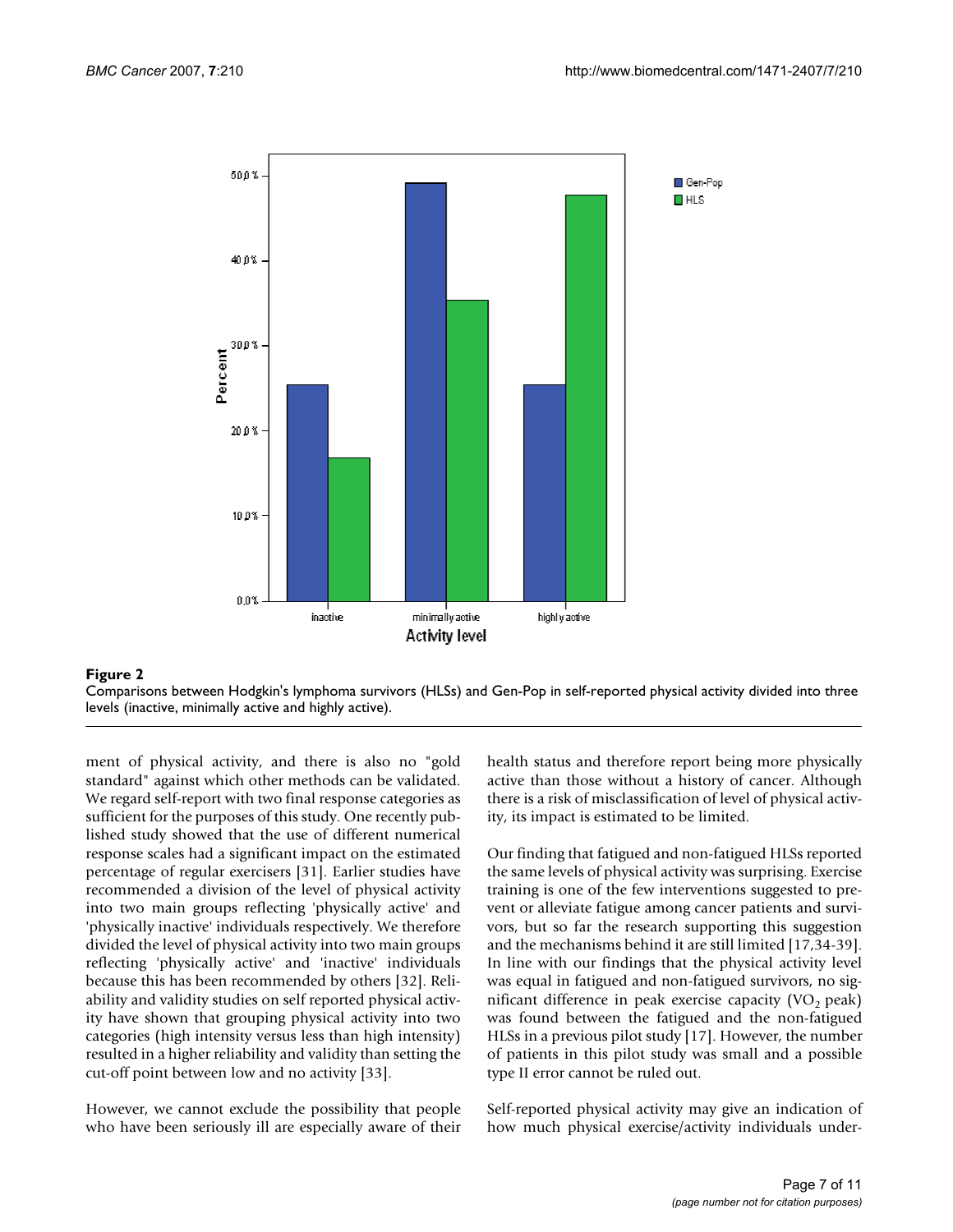|                                             | <b>HLSs</b> $(N = 476)$ | <b>Gen-Pop</b> $(N = 56999)$ | b-value   |
|---------------------------------------------|-------------------------|------------------------------|-----------|
| Age at questionnaire (years)(mean $\pm$ SD) | 46(11.6)                | 47 (14.3)                    | 19.       |
| Gender N (%)                                |                         |                              | $ 000.$ > |
| Male                                        | 267 (56)                | 27082 (47)                   |           |
| Female                                      | 209 (44)                | 29917 (53)                   |           |
| Smoker N (%)                                | 115(25)                 | 16916(31)                    | .005      |
| <b>Education</b>                            |                         |                              | 1000.     |
| $'$ < 10 years'                             | 89 (19)                 | 18453 (34)                   |           |
| '> 11 years'                                | 204(44)                 | 24611 (44)                   |           |
| 'University < 4 years'                      | 88 (19)                 | 7144(13)                     |           |
| 'University $\geq$ 4 years'                 | 87 (19)                 | 4595 (8)                     |           |
| Physical activity $(N$ (%))                 |                         |                              | < 0.001   |
| 'Inactive'                                  | 77 (16)                 | 14510(26)                    |           |
| 'Minimally active'                          | 167(35)                 | 27973 (49)                   |           |
| 'Highly active'                             | 231 (49)                | 14516(25)                    |           |
| Problems to get to sleep $(N \%)$           |                         |                              | < 0.001   |
| 'Never/sometimes'                           | 341 (72)                | 43394 (92)                   |           |
| 'Often/almost every night'                  | 130(28)                 | 3903 (8)                     |           |
| Early wakening $(N(\%))$                    |                         |                              | < 0.001   |
| 'Never/sometimes'                           | 342 (73)                | 43139 (91)                   |           |
| 'Often/almost every night'                  | 129(27)                 | 4254 (9)                     |           |
|                                             |                         |                              |           |

**Table 3: Comparison between HLSs and the Gen-Pop**

take (categorised as being physically active or not active). However, complementary data on type, frequency and content of physical exercise/activity are necessary to be able to draw conclusions regarding possible interventions against chronic fatigue. Future studies should therefore be designed in order to thoroughly and objectively assess physical performance in chronic fatigued and nonfatigued cancer survivors. Possible approaches could involve measuring maximal oxygen capacity, muscle strength and/or monitoring physical activity with monitoring devices during the day [40].

The North-Trøndelag County population is considered to be representative of the Norwegian population as a whole. However, it is a rural district without densely populated areas and no cities with more than 50,000 residents. The level of education and income is lower than the national average. Low education and low income are shown to be associated with low levels of physical activity [41]. In accordance with these limitations, an extensive generalisation to Norway may be limited. A possible underreporting of the level of physical activity may also exist in this population. They may be physically active during work and daily activities, but may not perceive this as being physi-

|                                       | 'Physical activity' |            |                        |         |
|---------------------------------------|---------------------|------------|------------------------|---------|
|                                       | No(0)               | Yes $(1)$  | OR (95%CI)             | p-value |
| All                                   |                     |            |                        |         |
| $Gen-Pop(0)$                          | 6367 (23)           | 20715 (77) | 1.0                    | .031    |
| HLSs (I)                              | 36(13)              | 231 (87)   | $1.50(1.04 - 2.17)$    |         |
| Age (years) (SD)                      | 50 (14.6)           | 47 (14.0)  | $0.993(0.991 - 0.996)$ | $-0.01$ |
| <b>Education</b>                      |                     |            |                        |         |
| Primary/secondary school (0)          | 2516(32)            | 5342 (68)  | 1.0                    | 100.    |
| High school (1)                       | 2706 (21)           | 10209 (79) | $1.58$ (1.47 – 1.72)   |         |
| College/university $<$ 4 years (2)    | 416(13)             | 2838 (87)  | $2.87(2.51 - 3.29)$    |         |
| College/university $\geq 4$ years (3) | 220(9)              | 2157(91)   | $3.81(3.22 - 4.50)$    |         |
| <b>Sleeping problems</b>              |                     |            |                        |         |
| No(0)                                 | 4520 (22)           | 16145 (78) | 1.0                    | 100.    |
| Yes $(1)$                             | 397 (29)            | 974 (71)   | $0.74(0.65 - 0.85)$    |         |
| <b>Smoking</b>                        |                     |            |                        |         |
| No(0)                                 | 3761(21)            | 14468 (79) | 1.0                    | 100.    |
| Yes $(1)$                             | 2214 (29)           | 5418(71)   | $0.71(0.66 - 0.77)$    |         |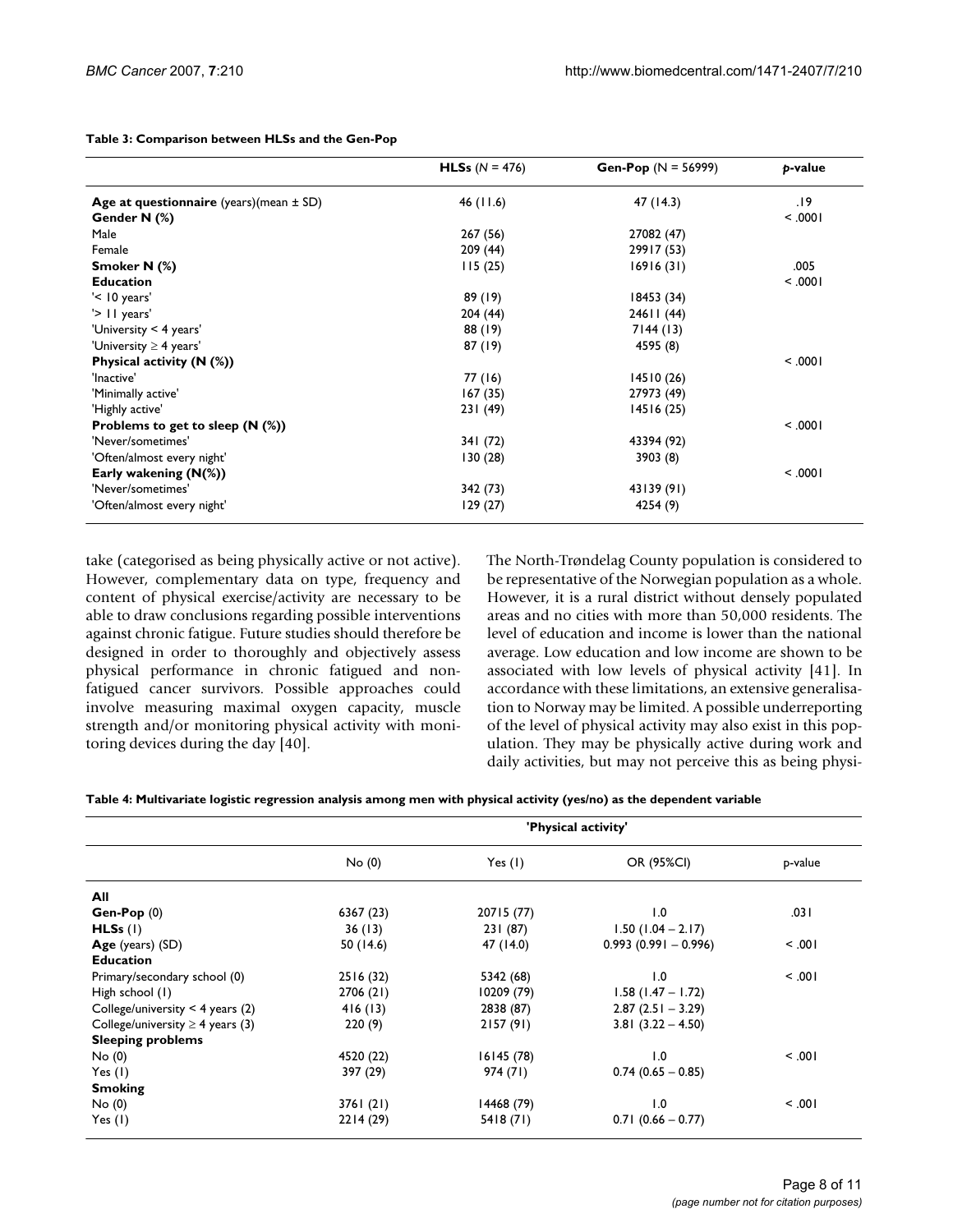| 'Physical activity' |            |                        |         |
|---------------------|------------|------------------------|---------|
| No(0)               | Yes $(I)$  | OR (95%CI)             | p-value |
| 8184                | 21941      |                        |         |
| 8143(27)            | 21774 (73) | $\overline{0}$ .       |         |
| 41(21)              | 167(79)    | $1.20(0.83 - 1.74)$    | .33     |
| 53 (14.6)           | 45 (13.7)  | $0.977(0.975 - 0.979)$ | < 0.01  |
|                     |            |                        |         |
| 4026 (38)           | 6658 (62)  | 1.0                    |         |
| 2480 (21)           | 9420 (79)  | $1.64$ (1.53 – 1.77)   |         |
| 552 (14)            | 3426 (86)  | $2.49(2.21 - 2.80)$    | 100.    |
| 259(11)             | 2046 (89)  | $3.16$ (2.71 - 3.69)   |         |
|                     |            |                        | 5.001   |
| 5662 (24)           | 17408 (76) | 0. ا                   |         |
| 956 (36)            | 1706(64)   | $0.76$ (0.69 - 0.83)   |         |
|                     |            |                        |         |
| 4797 (25)           | 14141(75)  | 1.0                    |         |
| 2801 (30)           | 6598 (70)  | $0.78(0.69 - 0.83)$    | 5.001   |
|                     |            |                        |         |

**Table 5: Multivariate logistic regression analysis among women with physical activity (yes/no) as the dependent variable**

cally active in terms of exercise. Our society and way of life have changed in the past few decades, and both daily activities and physical activity patterns have changed dramatically, while the need for physical strength and endurance has decreased. Studies report that daily physical activities have decreased, while exercise leading to sweating has increased during this period [42].

Results from studies comparing physical activity levels among cancer survivors to the general population are mixed. As compared to the general population, most studies suggest that cancer survivors have higher levels of activity, but some suggest no difference and one suggests less [20]. In support of our findings, Thorsen and colleagues recently reported similar results in testicular cancer survivors (TCSs). These individuals were significantly more physically active than the general population [21]. Among a group of lymphoma/leukaemia patients compared to non- cancer controls, there was a trend towards more controls being physically inactive than the cancer survivors [43]. Other recently published studies suggested that breast cancer survivors and a group of mixed cancer survivors were as physically active as healthy controls [23,43].

In our study, 25% of the HLSs reported being daily smokers, versus 31% in the Gen-Pop. As opposed to our findings, Ruffer et al. found a higher percentage of smokers among HLSs compared to a matched control group [9]. Unfortunately, they did not report on physical activity levels among their patients. A higher proportion of smokers among TCSs compared to healthy controls were also found by Thorsen et al. [21]. In contrast, Nord et al. found no significant difference in smoking habits when comparing a group of mixed cancer survivors to matched controls. However, a sub-analysis investigating only lymphoma/leukaemia patients showed results similar to those from our study, with a significantly lower percentage of smokers (13% versus 29%) [43].

Surviving a life-threatening disease, such as cancer, may lead to alterations of habits and life-style with more focus on health-promoting activities. Newly published results indicate that cancer survivors are likely to make lifestyle changes; however, those who are male, older and less educated are less likely to adopt these changes [20,44].

This is important, because the risk of developing late effects (caused by radiation and/or chemotherapy treatment) such as cardiovascular disease may be even higher than the risk of relapse or secondary malignancies [45- 47]. The majority of patients who get the diagnosis Hodgkin's lymphoma are young men (< 40 years), and most are cured. Increasing physical activity has clearly been shown to attenuate cardiovascular risk in men, although other unfavourable coronary risk factors remained unchanged [48,49]. Because of this notable risk in Hodgkin's lymphoma survivors, it is important to obtain more insight in the level of physical activity and the physical fitness these patients have.

### **Conclusion**

Although a high proportion of HLSs suffer from chronic fatigue, they report the same levels of physical activity, smoking and sleep problems as non-fatigued individuals. Compared to a general population sample, the HLSs as a group smoke less, and a higher proportion of the HLSs are physically active. However, our results indicate that HLSs have more sleep problems. Given the present knowledge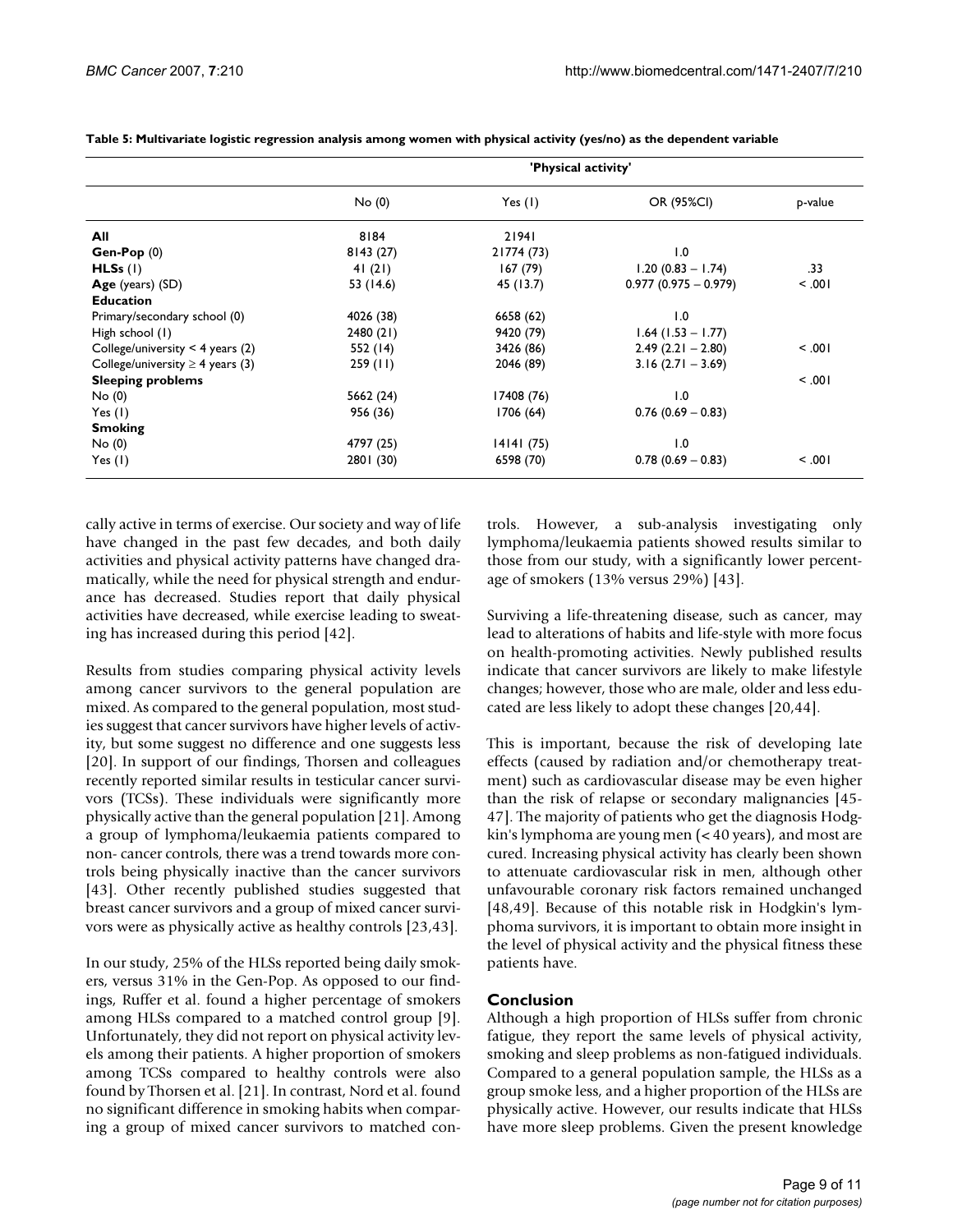of the association between chronic fatigue and sleep problems, future studies should further explore a possible association between sleep disruptions and fatigue.

#### **Competing interests**

The author(s) declare that they have no competing interests.

#### **Authors' contributions**

LMO was responsible for collection of the data and writing the paper. SL was responsible for and conducted the data analysis in cooperation with LMO and LT. JHL, LMO, HH, ABJ, SK and SDF conceived and designed the study. MJH and JHL contributed to the writing of the paper together with the first author. All authors read and approved the final manuscript.

#### **Acknowledgements**

We wish to thank the North-Trøndelag Health Study (the Hunt Study), which is a collaborative between the HUNT Research Centre, Faculty of Medicine, Norwegian University of Science and Technology (NTNU), Verdal, the National Institute of Public Health, the Norwegian Screening Service of Norway, and the North-Trøndelag Health County Council. The study was financed with funds from the Norwegian Cancer Society and the Norwegian Foundation for Health and Rehabilitation.

#### **References**

- 1. Aleman BM, van den Belt-Dusebout AK, Klokman WJ, van't Veer MB, Bartelink H, van Leeuwen FE: **[Long-term cause-specific mortal](http://www.ncbi.nlm.nih.gov/entrez/query.fcgi?cmd=Retrieve&db=PubMed&dopt=Abstract&list_uids=12885835)[ity of patients treated for Hodgkin's disease.](http://www.ncbi.nlm.nih.gov/entrez/query.fcgi?cmd=Retrieve&db=PubMed&dopt=Abstract&list_uids=12885835)** *J Clin Oncol* 2003, **21:**3431-3439.
- 2. Abrahamsen JF, Andersen A, Hannisdal E, Nome O, Abrahamsen AF, Kvaløy S: **[Host H: Second malignancies after treatment of](http://www.ncbi.nlm.nih.gov/entrez/query.fcgi?cmd=Retrieve&db=PubMed&dopt=Abstract&list_uids=8426202) [Hodgkin's disease: the influence of treatment, follow-up](http://www.ncbi.nlm.nih.gov/entrez/query.fcgi?cmd=Retrieve&db=PubMed&dopt=Abstract&list_uids=8426202) [time, and age.](http://www.ncbi.nlm.nih.gov/entrez/query.fcgi?cmd=Retrieve&db=PubMed&dopt=Abstract&list_uids=8426202)** *J Clin Oncol* 1993, **11:**255-261.
- 3. Lund MB, Kongerud J, Boe J, Nome O, Abrahamsen AF, Ihlen H, Forfang K: **[Cardiopulmonary sequelae after treatment for Hodg](http://www.ncbi.nlm.nih.gov/entrez/query.fcgi?cmd=Retrieve&db=PubMed&dopt=Abstract&list_uids=8740789)[kin's disease: increased risk in females?](http://www.ncbi.nlm.nih.gov/entrez/query.fcgi?cmd=Retrieve&db=PubMed&dopt=Abstract&list_uids=8740789)** *Ann Oncol* 1996, **7:**257-264.
- 4. Loge JH, Abrahamsen AF, Ekeberg O, Hannisdal E, Kaasa S: **[Psycho](http://www.ncbi.nlm.nih.gov/entrez/query.fcgi?cmd=Retrieve&db=PubMed&dopt=Abstract&list_uids=9310248)[logical distress after cancer cure: a survey of 459 Hodgkin's](http://www.ncbi.nlm.nih.gov/entrez/query.fcgi?cmd=Retrieve&db=PubMed&dopt=Abstract&list_uids=9310248) [disease survivors.](http://www.ncbi.nlm.nih.gov/entrez/query.fcgi?cmd=Retrieve&db=PubMed&dopt=Abstract&list_uids=9310248)** *Br J Cancer* 1997, **76(6):**791-796.
- 5. Loge JH, Abrahamsen AF, Ekeberg O, Kaasa S: **[Reduced health](http://www.ncbi.nlm.nih.gov/entrez/query.fcgi?cmd=Retrieve&db=PubMed&dopt=Abstract&list_uids=10076725)[related quality of life among Hodgkin's disease survivors: a](http://www.ncbi.nlm.nih.gov/entrez/query.fcgi?cmd=Retrieve&db=PubMed&dopt=Abstract&list_uids=10076725) [comparative study with general population norms.](http://www.ncbi.nlm.nih.gov/entrez/query.fcgi?cmd=Retrieve&db=PubMed&dopt=Abstract&list_uids=10076725)** *Ann Oncol* 1999, **10:**71-77.
- 6. Knobel H, Loge JH, Lund MB, Forfang K, Nome O, Kaasa S: **[Late](http://www.ncbi.nlm.nih.gov/entrez/query.fcgi?cmd=Retrieve&db=PubMed&dopt=Abstract&list_uids=11432890) [medical complications and fatigue in Hodgkin's disease sur](http://www.ncbi.nlm.nih.gov/entrez/query.fcgi?cmd=Retrieve&db=PubMed&dopt=Abstract&list_uids=11432890)[vivors.](http://www.ncbi.nlm.nih.gov/entrez/query.fcgi?cmd=Retrieve&db=PubMed&dopt=Abstract&list_uids=11432890)** *J Clin Oncol* 2001, **19:**3226-3233.
- 7. Fobair P, Hoppe RT, Bloom J, Cox R, Varghese A, Spiegel D: **[Psycho](http://www.ncbi.nlm.nih.gov/entrez/query.fcgi?cmd=Retrieve&db=PubMed&dopt=Abstract&list_uids=3486256)[social problems among survivors of Hodgkin's disease.](http://www.ncbi.nlm.nih.gov/entrez/query.fcgi?cmd=Retrieve&db=PubMed&dopt=Abstract&list_uids=3486256)** *J Clin Oncol* 1986, **4:**805-814.
- Hjermstad MJ, Fossa SD, Oldervoll L, Holte H, Jacobsen AB, Loge JH: **[Fatigue in long-term Hodgkin's Disease survivors: a follow](http://www.ncbi.nlm.nih.gov/entrez/query.fcgi?cmd=Retrieve&db=PubMed&dopt=Abstract&list_uids=16170166)[up study.](http://www.ncbi.nlm.nih.gov/entrez/query.fcgi?cmd=Retrieve&db=PubMed&dopt=Abstract&list_uids=16170166)** *J Clin Oncol* 2005, **23:**6587-6595.
- 9. Ruffer JU, Flechtner H, Tralls P, Josting A, Sieber M, Lathan B, Diehl V: **[Fatigue in long-term survivors of Hodgkin's lymphoma; a](http://www.ncbi.nlm.nih.gov/entrez/query.fcgi?cmd=Retrieve&db=PubMed&dopt=Abstract&list_uids=14522376) [report from the German Hodgkin Lymphoma Study Group](http://www.ncbi.nlm.nih.gov/entrez/query.fcgi?cmd=Retrieve&db=PubMed&dopt=Abstract&list_uids=14522376) [\(GHSG\).](http://www.ncbi.nlm.nih.gov/entrez/query.fcgi?cmd=Retrieve&db=PubMed&dopt=Abstract&list_uids=14522376)** *Eur J Cancer* 2003, **39:**2179-2186.
- 10. Bloom JR, Fobair P, Gritz E, Wellisch D, Spiegel D, Varghese A, Hoppe R: **[Psychosocial outcomes of cancer: a comparative](http://www.ncbi.nlm.nih.gov/entrez/query.fcgi?cmd=Retrieve&db=PubMed&dopt=Abstract&list_uids=8487061) [analysis of Hodgkin's disease and testicular cancer.](http://www.ncbi.nlm.nih.gov/entrez/query.fcgi?cmd=Retrieve&db=PubMed&dopt=Abstract&list_uids=8487061)** *J Clin Oncol* 1993, **11:**979-988.
- 11. Fossa SD, Dahl AA, Loge JH: **[Fatigue, anxiety, and depression in](http://www.ncbi.nlm.nih.gov/entrez/query.fcgi?cmd=Retrieve&db=PubMed&dopt=Abstract&list_uids=12663711) [long-term survivors of testicular cancer.](http://www.ncbi.nlm.nih.gov/entrez/query.fcgi?cmd=Retrieve&db=PubMed&dopt=Abstract&list_uids=12663711)** *J Clin Oncol* 2003, **21:**1249-1254.
- 12. Loge JH, Abrahamsen AF, Ekeberg O, Kaasa S: **[Hodgkin's disease](http://www.ncbi.nlm.nih.gov/entrez/query.fcgi?cmd=Retrieve&db=PubMed&dopt=Abstract&list_uids=10458240) [survivors more fatigued than the general population.](http://www.ncbi.nlm.nih.gov/entrez/query.fcgi?cmd=Retrieve&db=PubMed&dopt=Abstract&list_uids=10458240)** *J Clin Oncol* 1999, **17:**253-261.
- 13. Fulcher KY, White PD: **[Randomised controlled trial of graded](http://www.ncbi.nlm.nih.gov/entrez/query.fcgi?cmd=Retrieve&db=PubMed&dopt=Abstract&list_uids=9180065) [exercise in patients with the chronic fatigue syndrome.](http://www.ncbi.nlm.nih.gov/entrez/query.fcgi?cmd=Retrieve&db=PubMed&dopt=Abstract&list_uids=9180065)** *BMJ* 1997, **314:**1647-1652.
- 14. Segal RJ, Reid RD, Courneya KS, Malone SC, Parliament MB, Scott CG, Venner PM, Quinney HA, Jones LW, *et al.*: **[Resistance Exercise](http://www.ncbi.nlm.nih.gov/entrez/query.fcgi?cmd=Retrieve&db=PubMed&dopt=Abstract&list_uids=12721238) [in Men Receiving Androgen Deprivation Therapy for Pros](http://www.ncbi.nlm.nih.gov/entrez/query.fcgi?cmd=Retrieve&db=PubMed&dopt=Abstract&list_uids=12721238)[tate Cancer.](http://www.ncbi.nlm.nih.gov/entrez/query.fcgi?cmd=Retrieve&db=PubMed&dopt=Abstract&list_uids=12721238)** *J Clin Oncol* 2003, **21:**1653-1659.
- 15. Mock V, Dow KH, Meares CJ, Grimm PM, Dienemann JA, Haisfield-Wolfe ME, Quitasol W, Mitchell S, Chakravarthy A, Gage I: **[Effects](http://www.ncbi.nlm.nih.gov/entrez/query.fcgi?cmd=Retrieve&db=PubMed&dopt=Abstract&list_uids=9243585) [of exercise on fatigue, physical functioning, and emotional](http://www.ncbi.nlm.nih.gov/entrez/query.fcgi?cmd=Retrieve&db=PubMed&dopt=Abstract&list_uids=9243585) [distress during radiation therapy for breast cancer.](http://www.ncbi.nlm.nih.gov/entrez/query.fcgi?cmd=Retrieve&db=PubMed&dopt=Abstract&list_uids=9243585)** *Oncol Nurs Forum* 1997, **24:**991-1000.
- 16. Wigers SH, Stiles TC, Vogel PA: **[Effects of aerobic exercise ver](http://www.ncbi.nlm.nih.gov/entrez/query.fcgi?cmd=Retrieve&db=PubMed&dopt=Abstract&list_uids=8614771)[sus stress management treatment in fibromyalgia. A 4.5](http://www.ncbi.nlm.nih.gov/entrez/query.fcgi?cmd=Retrieve&db=PubMed&dopt=Abstract&list_uids=8614771) [year prospective study.](http://www.ncbi.nlm.nih.gov/entrez/query.fcgi?cmd=Retrieve&db=PubMed&dopt=Abstract&list_uids=8614771)** *Scand J Rheumatol* 1996, **25:**77-86.
- 17. Oldervoll LM, Kaasa S, Knobel H, Loge JH: **[Exercise reduces](http://www.ncbi.nlm.nih.gov/entrez/query.fcgi?cmd=Retrieve&db=PubMed&dopt=Abstract&list_uids=12504659) [fatigue in chronic fatigued Hodgkin's disease survivors](http://www.ncbi.nlm.nih.gov/entrez/query.fcgi?cmd=Retrieve&db=PubMed&dopt=Abstract&list_uids=12504659)[results from a pilot study.](http://www.ncbi.nlm.nih.gov/entrez/query.fcgi?cmd=Retrieve&db=PubMed&dopt=Abstract&list_uids=12504659)** *Eur J Cancer* 2003, **39:**57-63.
- Strine TW, Okoro MS, Chapman DP, Balluz LS, Ford ES, Umed AA, Mokdad AH: **[Health-Related Quality of Life and Health Risk](http://www.ncbi.nlm.nih.gov/entrez/query.fcgi?cmd=Retrieve&db=PubMed&dopt=Abstract&list_uids=15710274) [Behaviors Among Smokers.](http://www.ncbi.nlm.nih.gov/entrez/query.fcgi?cmd=Retrieve&db=PubMed&dopt=Abstract&list_uids=15710274)** *Am J Prev Med* 2005, **28:**182-187.
- 19. Eakin EG, Youlden DR, Baade PD, *et al.*: **[Health status of long](http://www.ncbi.nlm.nih.gov/entrez/query.fcgi?cmd=Retrieve&db=PubMed&dopt=Abstract&list_uids=17035407)[term cancer survivors: results from an Australian population](http://www.ncbi.nlm.nih.gov/entrez/query.fcgi?cmd=Retrieve&db=PubMed&dopt=Abstract&list_uids=17035407) [based sample.](http://www.ncbi.nlm.nih.gov/entrez/query.fcgi?cmd=Retrieve&db=PubMed&dopt=Abstract&list_uids=17035407)** *Cancer Epidemiol Biomarkers Prev* 2006, **15:**1969-1976.
- 20. Demark-Wahnefried W, Aziz NM, Rowland JH, Pinto BM: **[Riding](http://www.ncbi.nlm.nih.gov/entrez/query.fcgi?cmd=Retrieve&db=PubMed&dopt=Abstract&list_uids=16043830) [the Crest of the Teachable Moment: Promoting Long-Term](http://www.ncbi.nlm.nih.gov/entrez/query.fcgi?cmd=Retrieve&db=PubMed&dopt=Abstract&list_uids=16043830) [Health After the Diagnosis of Cancer.](http://www.ncbi.nlm.nih.gov/entrez/query.fcgi?cmd=Retrieve&db=PubMed&dopt=Abstract&list_uids=16043830)** *J Clin Oncol* 2005, **23:**5814-5830.
- 21. Thorsen L, Nystad W, Dahl O, Klepp O, Bremnes RM, Wist E, Fossa SD: **[The level of physical activity in long-term survivors of tes](http://www.ncbi.nlm.nih.gov/entrez/query.fcgi?cmd=Retrieve&db=PubMed&dopt=Abstract&list_uids=12763208)[ticular cancer.](http://www.ncbi.nlm.nih.gov/entrez/query.fcgi?cmd=Retrieve&db=PubMed&dopt=Abstract&list_uids=12763208)** *Eur J Cancer* 2003, **39:**1216-1221.
- Eakin EG, Youlden DR, Baade PD, Lawler SP, Reeves MM, Heyworth LF: **[Health behaviors of cancer survivors: data from an Aus](http://www.ncbi.nlm.nih.gov/entrez/query.fcgi?cmd=Retrieve&db=PubMed&dopt=Abstract&list_uids=17638108)[tralian population-based survey.](http://www.ncbi.nlm.nih.gov/entrez/query.fcgi?cmd=Retrieve&db=PubMed&dopt=Abstract&list_uids=17638108)** *Cancer Causes Control* 2007, **18:**881-894.
- 23. Blanchard CM, Cokkinides V, Courneya KS, Nehl EJ, Stein K, Baker F: **[A Comparison of Physical Activity of Posttreatment Breast](http://www.ncbi.nlm.nih.gov/entrez/query.fcgi?cmd=Retrieve&db=PubMed&dopt=Abstract&list_uids=14663921) [Cancer Survivors and Noncancer Controls.](http://www.ncbi.nlm.nih.gov/entrez/query.fcgi?cmd=Retrieve&db=PubMed&dopt=Abstract&list_uids=14663921)** *Behavioral Medicine* 2003, **28:**140-149.
- 24. Hjermstad MJ, Oldervoll L, Fosså SD, Holte H, Jacobsen AB, Loge JH: **[Quality of life in long-term Hodgkin's disease survivors with](http://www.ncbi.nlm.nih.gov/entrez/query.fcgi?cmd=Retrieve&db=PubMed&dopt=Abstract&list_uids=16377179) [chronic fatigue.](http://www.ncbi.nlm.nih.gov/entrez/query.fcgi?cmd=Retrieve&db=PubMed&dopt=Abstract&list_uids=16377179)** *Eur J Cancer* 2006, **42:**327-333.
- 25. Abrahamsen AF, Egeland T, Hansen S, Langholm R, Holte H, Kvaløy S: **[Hodgkin's disease in a national and hospital population:](http://www.ncbi.nlm.nih.gov/entrez/query.fcgi?cmd=Retrieve&db=PubMed&dopt=Abstract&list_uids=9616285) [Trends over 20 years.](http://www.ncbi.nlm.nih.gov/entrez/query.fcgi?cmd=Retrieve&db=PubMed&dopt=Abstract&list_uids=9616285)** *Eur J Cancer* 1997, **33:**2380-2383.
- Holmen J, Midthjell K, Kruger Ø, Langhammer A, Holmen TL, Bratberg GH, Vatten L, Lund-Larsen PG: **The Nord-Trøndelag Health Study 1995–97 (HUNT 2): Objectives, contents, methods and participation.** *Norsk Epidemiologi* 2003, **13:**19-32.
- 27. Chalder T, Berelowitz G, Pawlikowska T, Watts L, Wessely S, Wright D, Wallace EP: **[Development of a fatigue scale.](http://www.ncbi.nlm.nih.gov/entrez/query.fcgi?cmd=Retrieve&db=PubMed&dopt=Abstract&list_uids=8463991)** *J Psychosom Res* 1993, **37:**147-153.
- 28. Loge JH, Ekeberg O, Kaasa S: **[Fatigue in the general Norwegian](http://www.ncbi.nlm.nih.gov/entrez/query.fcgi?cmd=Retrieve&db=PubMed&dopt=Abstract&list_uids=9720855) [population: normative data and associations.](http://www.ncbi.nlm.nih.gov/entrez/query.fcgi?cmd=Retrieve&db=PubMed&dopt=Abstract&list_uids=9720855)** *J Psychosom Res* 1998, **45:**53-65.
- 29. Stone P, Hardy J, Huddart R, *et al.*: **[Fatigue in patients with pros](http://www.ncbi.nlm.nih.gov/entrez/query.fcgi?cmd=Retrieve&db=PubMed&dopt=Abstract&list_uids=10854947)[tate cancer receiving hormone therapy.](http://www.ncbi.nlm.nih.gov/entrez/query.fcgi?cmd=Retrieve&db=PubMed&dopt=Abstract&list_uids=10854947)** *Eur J Cancer* 2000, **36:**1134-1141.
- 30. Kurtze N, Rangul V, Hustvedt BE, Flanders WD: **[Reliability and](http://www.ncbi.nlm.nih.gov/entrez/query.fcgi?cmd=Retrieve&db=PubMed&dopt=Abstract&list_uids=17356925) [validity of self-reported physical activity in the Nord-Trønd](http://www.ncbi.nlm.nih.gov/entrez/query.fcgi?cmd=Retrieve&db=PubMed&dopt=Abstract&list_uids=17356925)[elag Health Study \(HUNT 2\).](http://www.ncbi.nlm.nih.gov/entrez/query.fcgi?cmd=Retrieve&db=PubMed&dopt=Abstract&list_uids=17356925)** *Eur J Epidemiol* 2007, **22:**379-87.
- 31. Courneya KS, Jones LW, Rhodes RE, Blanchard CM: **[Effect of](http://www.ncbi.nlm.nih.gov/entrez/query.fcgi?cmd=Retrieve&db=PubMed&dopt=Abstract&list_uids=14672392) [response scales on self-reported exercise frequency.](http://www.ncbi.nlm.nih.gov/entrez/query.fcgi?cmd=Retrieve&db=PubMed&dopt=Abstract&list_uids=14672392)** *Am J Health Behav* 2003, **27:**613-622.
- 32. Schechtman KB, Barzilai B, Rost K, Fisher EB Jr: **[Measuring physical](http://www.ncbi.nlm.nih.gov/entrez/query.fcgi?cmd=Retrieve&db=PubMed&dopt=Abstract&list_uids=2029054) [activity with a single question.](http://www.ncbi.nlm.nih.gov/entrez/query.fcgi?cmd=Retrieve&db=PubMed&dopt=Abstract&list_uids=2029054)** *Am J Public Health* 1991, **81:**771-773.
- 33. Rauh MJ, Hovell MF, Hofstetter CR, Sallis JF, Gleghorn A: **[Reliability](http://www.ncbi.nlm.nih.gov/entrez/query.fcgi?cmd=Retrieve&db=PubMed&dopt=Abstract&list_uids=1468861) [and validity of self-reported physical activity in Latinos.](http://www.ncbi.nlm.nih.gov/entrez/query.fcgi?cmd=Retrieve&db=PubMed&dopt=Abstract&list_uids=1468861)** *Int J Epidemiol* 1992, **21:**966-971.
- 34. Dimeo F, Bertz H, Finke J, Fetscher S, Mertelsmann R, Keul J: **[An aer](http://www.ncbi.nlm.nih.gov/entrez/query.fcgi?cmd=Retrieve&db=PubMed&dopt=Abstract&list_uids=8971388)[obic exercise program for patients with haematological](http://www.ncbi.nlm.nih.gov/entrez/query.fcgi?cmd=Retrieve&db=PubMed&dopt=Abstract&list_uids=8971388)**